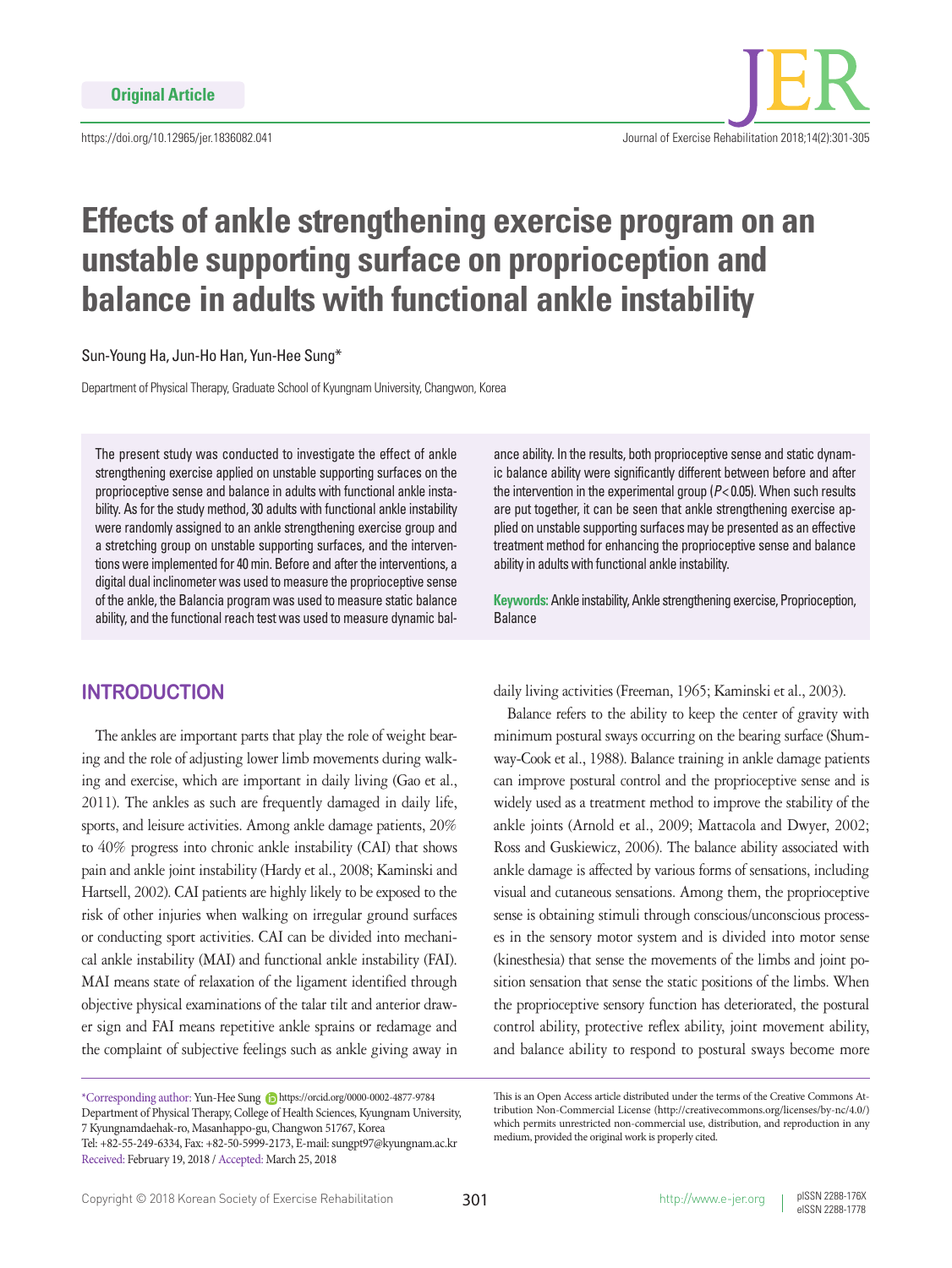likely to be deteriorated (Bennell et al., 2003; Park, 2007). Studies reported that ankle instability is attributable to the deficit of the proprioceptive sense, and that to improve the proprioceptive sense, balance training through unstable supporting surfaces is necessary (Han et al., 2006; Willems et al., 2002).

To treat FAI and manage activity disorders, proprioceptive sense training using balance training and unstable supporting surfaces, muscle strength exercises for strengthening weakened muscles through elastic band and isokinetic exercise, and manual therapy are implemented among others (Mattacola and Dwyer, 2002; Willems et al., 2002). In particular, although exercises that strengthen ankle muscles, proprioceptive exercises, and exercises that improve balance account for a large part of ankle damage rehabilitation, systematic exercise programs for ankle instability have not yet been concretely presented. Therefore, the present study aimed to investigate whether ankle strengthening exercise programs applied to adults with FAI on unstable supporting surfaces affect the improvement of the proprioceptive sense and balance ability of the ankle joints.

# **METERIALS AND METHODS**

#### **Participants**

The subjects of the present study were 20 male and female adults recruited using social network service after explaining the purpose and method of the study. The study subjects sufficiently understood the purpose of the present study and voluntarily agreed to participate in the study. The subject selection criterion was those with the score of the Cumberland Ankle Instability Tool (CAIT) not higher than 24 points, which corresponds to FAI and 30 subjects were selected. The selected subjects were randomly divided into an experimental group (ankle exercise applied on unstable supporting surface) and a control group (general exercise).

#### **Functional ankle instability**

FAI was measured using the CAIT scale (Hiller et al., 2006). The evaluation tool consists of nine items that assess subjective feelings such as ankle pain, whether the ankles are instable in daily activities, and recovery time after ankle spraining and defines 24 or lower points out of the full score of 30 points as FAI (Donahue et al., 2011).

#### **Proprioceptive sense**

The proprioceptive sense of the ankles was measured through ankle's active joint position sense tests. A digital dual inclinome-

ter (Dualer IQ Digital Inclinometer, J-Tech, Salt Lake City, UT, USA) was used as a tool to measure the ankle joint proprioceptive sense. The test was performed by having the test subject maintain the set targeted angle for 5 sec. While his/her vision was blocked, come back to the starting point, and actively return to the set angle. The measurement was conducted three times repeatedly in total and the error angle deviated from the set angle was used as the test result value (Willems et al., 2002).

#### **Static balance**

To assess the static balance ability in the standing position, all participants took off their shoes and stood on the Wii comfortably with their arms put down on both sides when the static balance ability was measured. The measurement was conducted for 30 sec with both eyes open and was repeated three times and the average value was used (Clark et al., 2010). Balancia software ver 2.0 (Mintosys, Seoul, Korea) was used for analysis.

#### **Dynamic balance**

The functional reach test (FRT) is used to measure dynamic balance ability. This method was used to measure a subject to instructed to stand a flat floor at a 5-cm distance from a wall, spread the legs shoulder width apart, stand comfortably, extend the elbows, bend the shoulder at 90°, move the body forward as maximally as possible using only the ankle joint, and extend the body parallel as maximally as possible. Then the distance to the tip of the middle finger (3th metacarpal bone) was measured (In et al., 2016).

#### **Ankle exercise program**

The ankle exercise for experimental group was applied for 40 min as shown in Table 1.

#### **Table 1.** Ankle exercise program applied on unstable bearing surfaces

| <b>Step</b>           | Program                                                                         | Time (min) |
|-----------------------|---------------------------------------------------------------------------------|------------|
| Warm up               | Stretching around the ankle joint                                               | 5          |
| Exercise              |                                                                                 | 30         |
| Bare floor & aerostep | Ankle dorsiflexion and plantarflexion in<br>standing                            |            |
|                       | One leg standing                                                                |            |
|                       | Ankle plantarflexion in one leg standing                                        |            |
| Wobble board          | Circle a clockwise and counterclockwise<br>direction in double support standing |            |
|                       | One leg standing                                                                |            |
| Cool down             | Standing wall pushing, stretching                                               | 5          |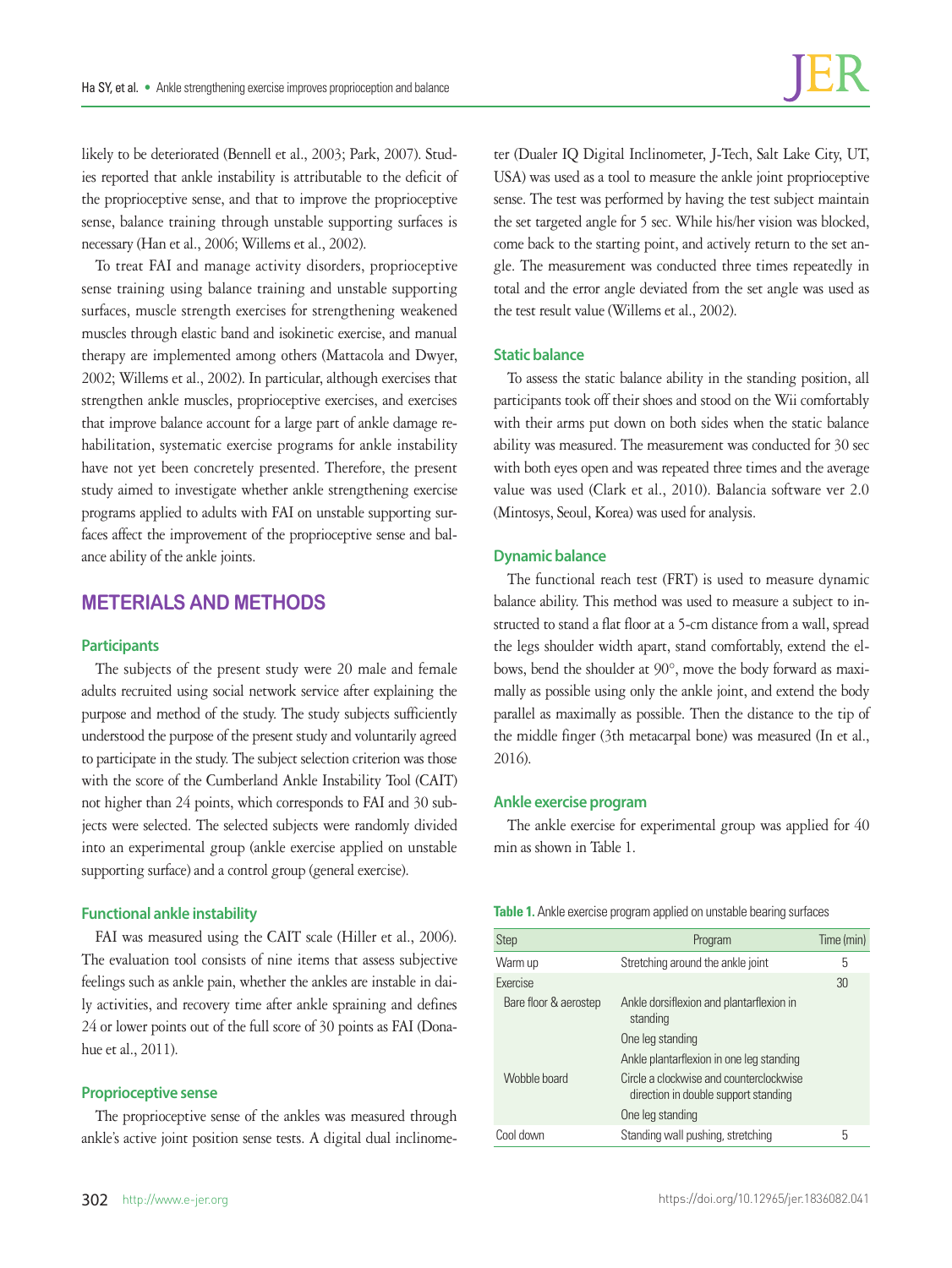#### **Statistical analysis**

The statistical analyses were conducted using IBM SPSS Statistics ver. 21.0 (IBM Co., Armonk, NY, USA). Shapiro–Wilk tests were used for homogeneity and normality tests. Paired sample *t*-tests were used to compare the effects appearing before and after exercise within the groups, and independent sample *t*-tests were used to compare the effects between the groups. All values are expressed as mean±standard deviation. The significance level of statistical analyses was set to  $P < 0.05$ .

# **RESULTS**

### **General characteristics**

The general characteristics of the subjects are as shown in Table 2. The experimental group and the control group showed no significant difference in ages, heights, or body weights  $(P > 0.05)$ .

## **Effects of ankle exercise on the proprioception sense after intervention**

The angles of dorsiflexion and plantar-flexion after intervention were significantly different in the experimental group  $(P < 0.05)$ , but not in the control group  $(P > 0.05)$ . Changes between before and after exercise in the two groups also showed significant differences  $(P < 0.05)$  (Table 3).

**Table 2.** General characteristics of the subjects (n=30)

| Group        | Age (yr)         | Height (cm)                         | Weight (kg)                         | Sex, male/female |
|--------------|------------------|-------------------------------------|-------------------------------------|------------------|
| Experimental | $20.13 \pm 1.81$ |                                     | $163.33 \pm 7.98$ 65.12 $\pm$ 13.63 | 4/11             |
| Control      | $19.93 \pm 1.01$ | $167.45 \pm 9.39$ $68.04 \pm 16.25$ |                                     | 4/11             |

Values are presented as mean± standard deviation.

**Table 3.** Comparison of dorsiflexion and plantar flexion before and after ankle exercises (°)

| Proprioception | Experimental    | Control         | P-value |
|----------------|-----------------|-----------------|---------|
| Dorsiflexion   |                 |                 |         |
| Pre            | $4.03 \pm 1.88$ | $3.49 + 1.77$   | 0.43    |
| Post           | $1.84 \pm 0.87$ | $4.01 \pm 1.62$ | $0.00*$ |
| Post-Pre       | $-2.19 + 1.68$  | $0.52 + 1.25$   | $0.00*$ |
| P-value        | $0.00*$         | 0.13            |         |
| Plantarflexion |                 |                 |         |
| Pre            | $4.74 \pm 1.93$ | $4.43 \pm 1.67$ | 0.65    |
| Post           | $2.03 + 0.95$   | $5.28 + 1.44$   | $0.00*$ |
| Post-Pre       | $-271 + 168$    | $0.85 + 2.30$   | $0.00*$ |
| P-value        | $0.00*$         | 0.18            |         |

Values are presented as mean± standard deviation. \**P*< 0.05.

## **Effects of ankle exercise o static balance after intervention**

Whereas the experimental group showed significant differences in sway area  $(P < 0.05)$ , the control group showed no significant difference  $(P > 0.05)$ . The amounts of changes between before and after exercise in the two groups showed statistically significant differences  $(P < 0.05)$  (Table 4).

## **Effects of ankle exercise on dynamic balance after intervention**

In FRT, whereas the experimental group showed significant differences between before and ankle exercise  $(P < 0.05)$ , the control group showed no significant difference  $(P > 0.05)$ . The amounts of changes between before and after exercise in the two groups showed statistically significant differences  $(P < 0.05)$  (Table 5).

## **DISCUSSION**

The proprioceptive sense plays important roles of controlling the movements of joints and maintaining stability through receptors located in muscles, tendons, ligaments, and articular capsule (Lephart et al., 1994). In the present results, the error angles of both dorsiflexion and plantar-flexion angles decreased in the experimental group but increased in the control group. Eils and Rosenbaum (2001) reported that when proprioceptive sense exercise was applied to patients with unstable ankles, significant improvement in dorsiflexion and plantar-flexion of joint position sense tests was shown consistently with the results of the present study. The application of muscle strengthening exercise and af-

Table 4. Comparison of static balance before and after ankle exercises (cm<sup>2</sup>)

| Sway area (area 95%) | Experimental   | Control         | P-value |
|----------------------|----------------|-----------------|---------|
| Pre                  | $10.64 + 5.39$ | $8.68 \pm 2.74$ | 0.22    |
| Post                 | $9.03 + 4.20$  | $10.13 + 4.25$  | 0.48    |
| Post-pre             | $-1.61 + 2.74$ | $1.45 \pm 2.75$ | $0.00*$ |
| P-value              | $0.04*$        | 0.06            |         |

Values are presented as mean± standard deviation. \**P*< 0.05.

**Table 5.** Comparison of dynamic balance before and after ankle exercises (cm)

| Functional reach test | Experimental     | Control          | P-value |
|-----------------------|------------------|------------------|---------|
| Pre                   | $35.56 + 6.38$   | $35.61 \pm 4.48$ | 0.97    |
| Post                  | $36.91 \pm 7.63$ | $35.05 + 4.78$   | 0.42    |
| Post-pre              | $1.35 \pm 2.17$  | $-0.57 + 1.53$   | $0.00*$ |
| P-value               | $0.03*$          | 0.18             |         |

Values are presented as mean± standard deviation. \**P*< 0.05.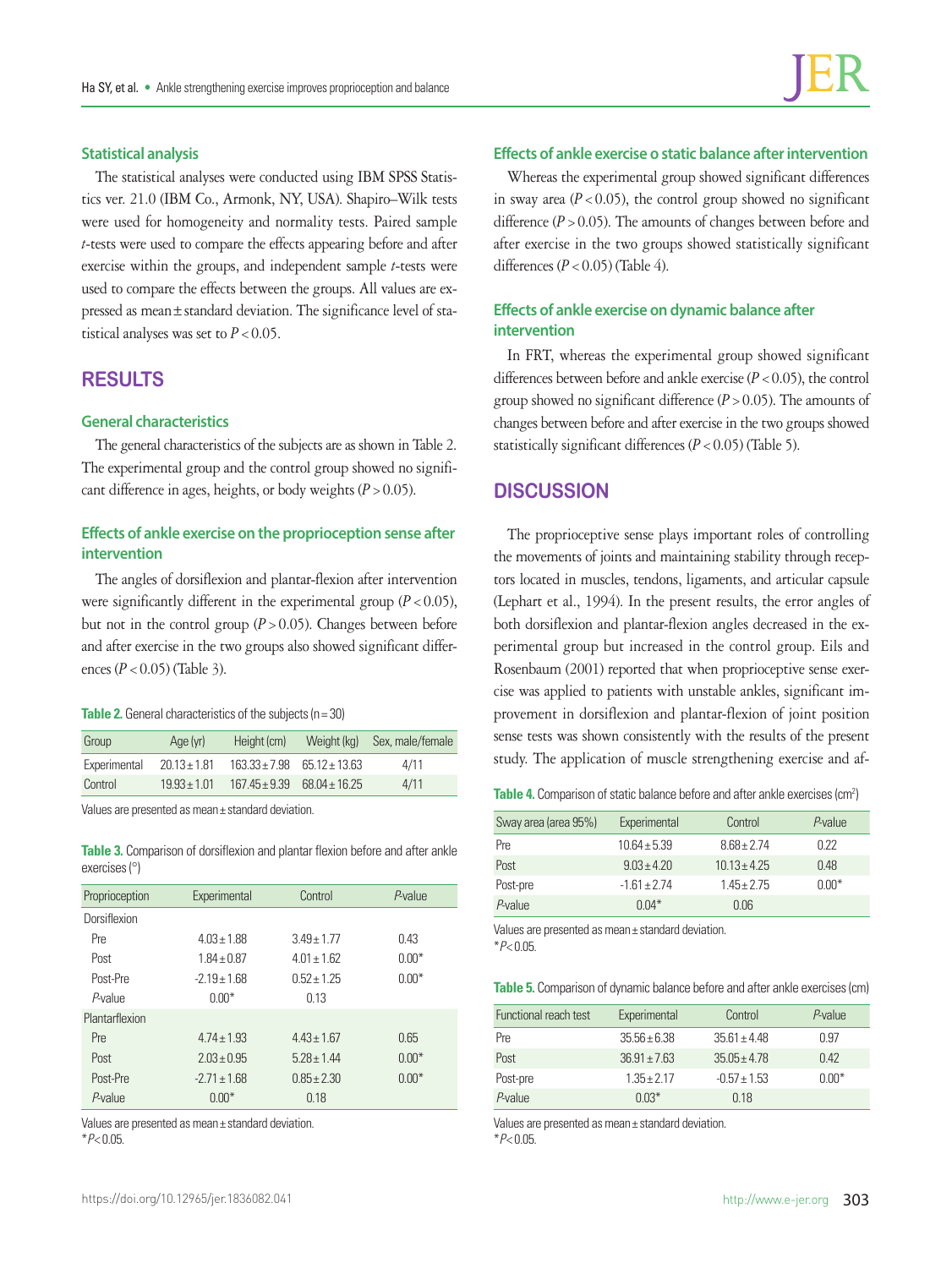fected improvement in muscle strength and the proprioceptive sense (Leanderson et al., 1996). Especially, exercise on unstable supporting surface stimulated proprioceptive sense and unstable supporting surface would be useful for rehabilitation program (Clark and Burden, 2005; Forestier and Toschi, 2005). The ankle exercise program applied on diverse supporting surfaces in this study is also thought to have helped improvement in the proprioceptive sense.

Balance is largely divided into dynamic balance and static balance. Static balance means the ability to stand on a fixed supporting surface without shaking and dynamic balance means the ability to conduct movements independently when the basal plane moves or stimuli are given from the outside (de Haart et al., 2004). Existing studies reported that FAI is associated with the lack of static and dynamic stability and that the lack of static and dynamic stability becomes the cause of ankle redamage (Eils and Rosenbaum, 2001; Matsusaka et al., 2001). In the present study, sway areas were examined using Balancia program to measure static balance before and after the intervention. Decreases in sway areas mean improvement in the balance ability. Changes in balance ability are due to changes in the proprioceptive sense and neuromuscular control and decreases in sways areas mean improvement in static balance ability (Hertel, 2002). It is thought that the exercise program applied on diverse supporting surfaces improved the proprioceptive sense leading to changes in balance ability in the present study. Mattacola and Lloyd (1997) reported that ankle muscle strengthening and proprioceptive sense exercise programs were effective in developing dynamic balance ability. According to our results, dynamic balance ability significantly improved in the experimental group but deteriorated in the control group. A study conducted by Li et al. (2005) reported that the application of Tai chi affected improvement in dynamic balance ability. Improvement in FRT reflects improvement in the forward/backward direction control ability, which dominantly acts in ankle joint strategy (Winter et al., 1998). In the present study, the ankle joint exercise program applied on unstable supporting surfaces is thought to have improved the proprioceptive sense of the ankle to affect improvement in balance ability.

Limitations of the present study include the fact that the number of study subjects was small and the ages of the subjects were limited to young ages. In addition, ankle movements could not be diversely measured so that the results of the present study cannot be easily generalized. Therefore, in future, studies in which such limitations in studies have been supplemented should be conducted.

# **CONFLICT OF INTEREST**

No potential conflict of interest relevant to this article was reported.

## **REFERENCES**

- Arnold BL, De La Motte S, Linens S, Ross SE. Ankle instability is associated with balance impairments: a meta-analysis. Med Sci Sports Exerc 2009;41:1048-1062.
- Bennell KL, Hinman RS, Metcalf BR, Crossley KM, Buchbinder R, Smith M, McColl G. Relationship of knee joint proprioception to pain and disability in individuals with knee osteoarthritis. J Orthop Res 2003;21: 792-797.
- Clark RA, Bryant AL, Pua Y, McCrory P, Bennell K, Hunt M. Validity and reliability of the Nintendo Wii Balance Board for assessment of standing balance. Gait Posture 2010;31:307-310.
- Clark VM, Burden AM. A 4-week wobble board exercise programme improved muscle onset latency and perceived stability in individuals with a functionally unstable ankle. Phys Ther Sport 2005;6:181-187.
- De Haart M, Geurts AC, Huidekoper SC, Fasotti L, van Limbeek J. Recovery of standing balance in postacute stroke patients: a rehabilitation cohort study. Arch Phys Med Rehabil 2004;85:886-895.
- Donahue M, Simon J, Docherty CL. Critical review of self-reported functional ankle instability measures. Foot Ankle Int 2011;32:1140-1146.
- Eils E, Rosenbaum D. A multi-station proprioceptive exercise program in patients with ankle instability. Med Sci Sports Exerc 2001;33:1991-1998.
- Forestier N, Toschi P. The effects of an ankle destabilization device on muscular activity while walking. Int J Sports Med 2005;26:464-470.
- Freeman MA. Instability of the foot after injuries to the lateral ligament of the ankle. J Bone Joint Surg Br 1965;47:669-677.
- Gao F, Ren Y, Roth EJ, Harvey R, Zhang LQ. Effects of repeated ankle stretching on calf muscle-tendon and ankle biomechanical properties in stroke survivors. Clin Biomech (Bristol, Avon) 2011;26:516-522.
- Han SW, Jeong JH, Lee HJ, Lim HJ, Jeon GY, Jeom JH, Jeong RY, Jeong MJ, Jeong SJ, Jo CY. A change of balance ability and EMG analysis of ankle joint around muscle by balance training at an unstable footboard during 4 wks. J Korean Soc Sport Phys Ther 2006;2:11-19.
- Hardy L, Huxel K, Brucker J, Nesser T. Prophylactic ankle braces and star excursion balance measures in healthy volunteers. J Athl Train 2008; 43:347-351.
- Hertel J. Functional Anatomy, Pathomechanics, and pathophysiology of lateral ankle instability. J Athl Train 2002;37:364-375.
- Hiller CE, Refshauge KM, Bundy AC, Herbert RD, Kilbreath SL. The Cumberland ankle instability tool: a report of validity and reliability testing.